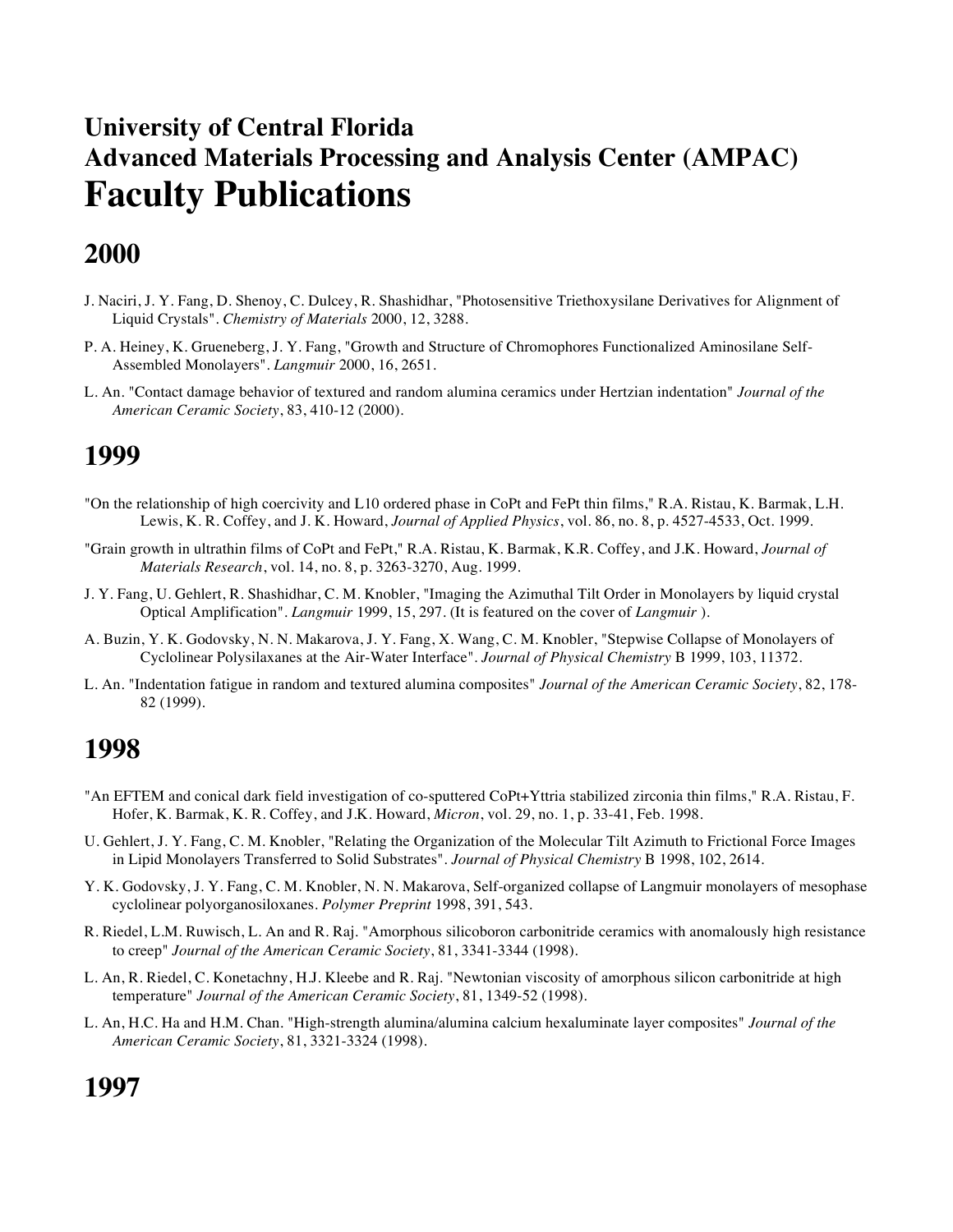- R. A. Uphaus, J. Y. Fang, R. Picorel, G. Chumanov, J. Y. Wang, T. M. Cotton, M. Seibert, "X-ray Diffraction Studies of Isolated Photosystem II Reaction Centers in Monolayers and Multilayers". *Photochemistry and Photobiology* 1997, 65, 673.
- J. Y. Fang, E. Teer, C. M. Knobler, "Boojums and the Shapes of Domains in Monolayer Films". *Physical Review E* 1997, 56, 1859.
- J. Y. Fang, C. M. Knobler, H. Yokoyama, "Layer Growth in Collapsed Liquid Crystal Monolayers Studied by Scanning Force Microscopy". *Physics A* 1997, 244, 91.
- J. Y. Fang, C. M. Knobler, M. Gingery, F. A. Eiserling, "Imaging Bacteriophage T4 Adsorbed on Patterned Self-Assembled Monolayers of Organosilanes by Scanning Force Microscopy". *Journal of Physical Chemistry* B 1997, 101, 8692.
- J. Y. Fang, M. Dennin, C. M. Knobler, Y. K. Godovsky, N. N. Makarova, H. Yokoyama, "Structures of Collapsed Polysilaxane Monolayers Investigated by Scanning Force Microscopy". *Journal of Physical Chemistry* B 1997, 101, 3147.
- L. An, S. Wu, H.M. Chan, M.P. Harmer and D. Brandon. "Alumina platelet reinforced reaction bonded aluminum oxide (RBAO): textured and random" *Journal of Materials Research*, 12, 3300-06 (1997).

- "Antiferromagnetic interlayer correlations in annealed Ni80Fe20/Ag multilayers," J.A. Borchers, P.M. Gehring, R.W. Erwin, J. F. Ankner, C. F. Majkrzak, T. L. Hylton, K. R. Coffey, M.A. Parker, and J. K. Howard, *Physical Review B*, vol. 54, no. 14, p. 9870-9882, Oct. 1996.
- "Nature of the interlayer coupling in annealed Ni80Fe20/Ag multilayers," J.A. Borchers, P.M. Gehring, R.W. Erwin, C. F. Majkrzak, J.F. Ankner, T.L. Hylton, K.R. Coffey, M.A. Parker, and J.K. Howard, *Journal of Applied Physics*, vol. 79, no. 8 part 2A, p. 4762-4764, Apr. 1996.
- "Grain growth and ordering kinetics in CoPt thin films," K. Barmak, R.A. Ristau, K. R. Coffey, M.A. Parker, and J.K. Howard, *Journal of Applied Physics*, vol. 79, no. 8 part 2A, p. 5330-5332, Apr. 1996.
- "Overview of progress in giant magnetoresistive sensors based on NiFe/Ag multilayers," M.A. Parker, K. R. Coffey, J.K. Howard, C.H. Tsang, R.E. Fontana, and T.L. Hylton, *IEEE Transactions on Magnetics*, vol. 32, no. 1, p. 142-148, Jan. 1996.
- J. Y. Fang, C. M. Knobler, "Phase-Separated Two-Component Self-Assembled Organosilane Monolayers and Their Use in Selective Adsorption of Proteins". *Langmuir* 1996, 12, 1368.
- L. An and H.M. Chan. "R-curve behavior of in-situ toughened Al2O3-CaAl12O19 ceramic composites" *Journal of the American Ceramic Society*, 79, 3142-48 (1996).
- L. An, H.M. Chan and K.K. Soni. "Control of calcium hexaluminate grain morphology in in-situ toughened ceramic composites" *Journal of Materials Science*, 31, 3223-3229 (1996).
- L. An, H.M. Chan, N.P. Padture and B.R. Lawn. "Damage-resistance in alumina-based layer composites" *Journal of Materials Research*, 11, 204-210 (1996).

- "Microstructural evolution of NiFe/Ag multilayers studied by X-ray diffraction and in-situ high-resolution TEM," E. Snoeck, R. Sinclair, M.A. Parker, T.L. Hylton, K. R. Coffey, J.K. Howard, A. Lessmann, and A.I. Bienenstock, *Journal of Magnetism and Magnetic Materials*, vol. 151, no. 1-2, p. 24-32, Nov. 1995.
- "Thin-film structures for low-field granular giant magnetoresistance," K. R. Coffey, T.L. Hylton, M.A. Parker, and J.K. Howard, *Scripta Metallurgica et Materialia*, vol. 33, no. 10-11, p. 1593-1602. Dec. 1995.
- "High anisotropy L1(0) thin films for longitudinal recording," K. R. Coffey, M.A. Parker, J. K. Howard, *IEEE Transactions on Magnetics*, vol. 31, no. 6, pt. 1, p. 2737-39, Nov. 1995.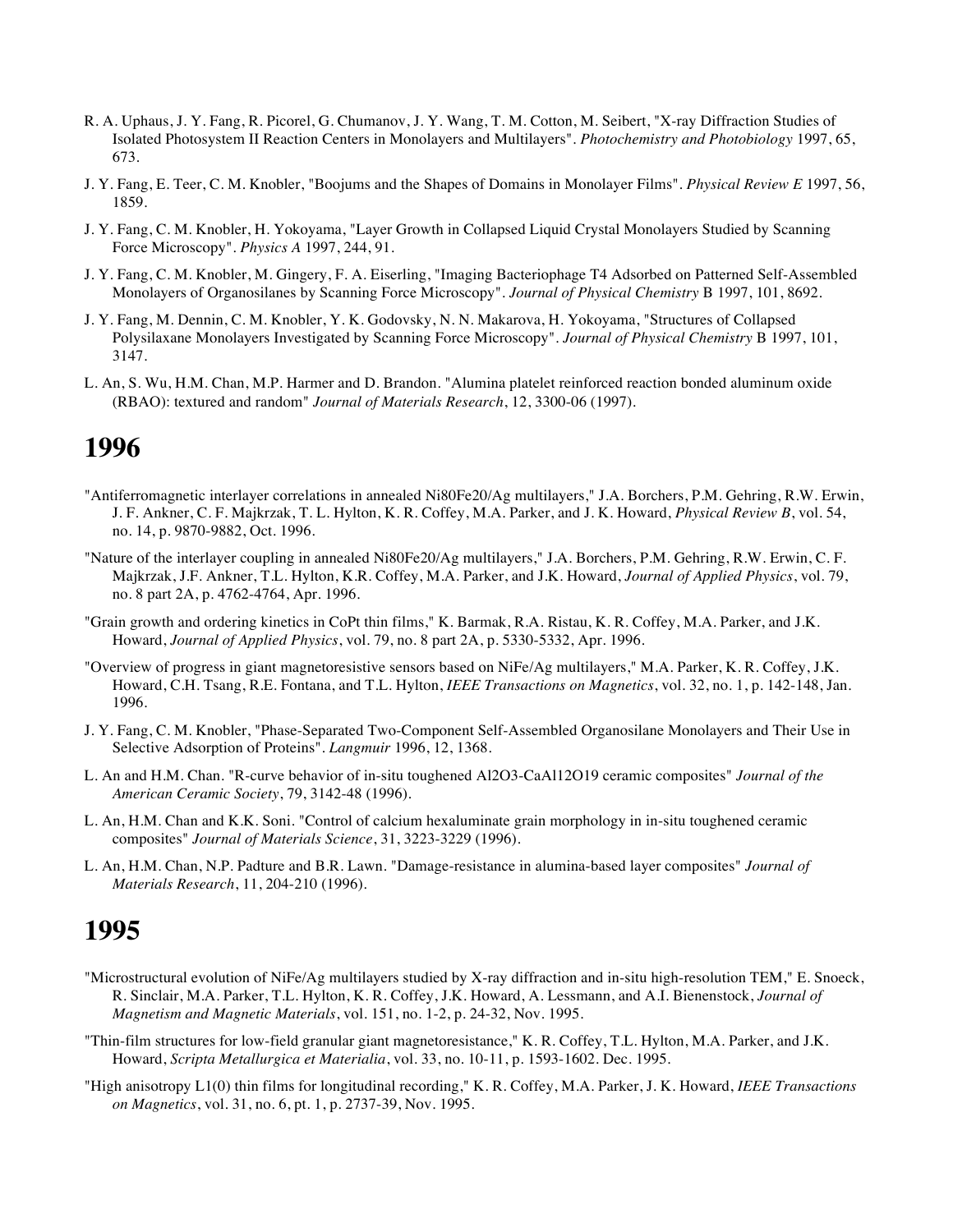- "Magnetostatically induced giant magnetoresistance in patterned NiFe/Ag multilayer thin films," T.L. Hylton, M.A. Parker, K. R. Coffey, J.K. Howard, R. Fontana, and C. Tsang, *Applied Physics Letters*, vol. 67, no. 8, p. 1154-1156, Aug. 1995.
- J. Y. Fang, C. M. Knobler, "Control of Density of Organosilane Monolayers by Langmuir-Blodgett Deposition". *Journal of Physical Chemistry* 1995, 99, 10426.
- J. Y. Fang, D. Gaul, G. Chumanov, R. A. Uphaus, "Characterization of Photosynthetic Reaction Centers at the Air-Water Interface and in Langmuir-Blodgett Films". *Langmuir* 1995, 11, 4366.

- "X-ray diffraction and magnetic properties of rapid thermal annealed sendust films," M.I. Ullah, K. R. Coffey, M.A. Parker, and J.K. Howard, *IEEE Transactions on Magnetics*, vol. 30, no. 6, pt. 1, p. 3927-9, Nov. 1994.
- Vapor lubrication of thin film disks," K. R. Coffey, V. Raman, N. Staud, and D.J. Pocker, *IEEE Transactions on Magnetics*, vol. 30, no. 6, pt. 1, p. 4146-8, Nov. 1994.
- "A new model for grain boundary diffusion and nucleation in thin film reactions," K. R. Coffey and K. Barmak, *Acta Metallurgica et Materialia*, vol. 42, no. 8, p. 2905-2911, Aug. 1994.
- "Microstructural origin of giant magnetoresistance in a new sensor structure based on NiFe/Ag discontinuous multilayer thin films," M.A. Parker, T.L. Hylton, K. R. Coffey, and J.K. Howard, *Journal of Applied Physics*, vol. 75, no. 10, pt. 2B, p. 6382-84, May 1994.
- "Low field giant magnetoresistance in discontinuous magnetic multilayers," T.L. Hylton, K. R. Coffey, M.A. Parker, and J.K. Howard, *Journal of Applied Physics*, vol. 75, no. 10, pt. 2B, p. 7058-60, May 1994.
- "Ba-ferrite thin-film media for high density longitudinal recording," T.L. Hylton, M.A. Parker, M. Ullah, K. R. Coffey, R. Umphress, and J.K. Howard, *Journal of Applied Physics*, vol. 75, no. 10, pt. 2A, p. 5960-5, May 1994.
- "Grain boundary diffusion and its effects on magnetic properties of Co/Cu and Co/Cr thin film bilayers," J.G. Pellerin, S.G.H. Anderson, P.S. Ho, C. Wooten, K. R. Coffey, J.K. Howard, and K. Barmak, *Journal of Applied Physics*, vol. 75, no. 10, pt. 1, p. 5052-60, May 1994.
- J. Y. Fang, R. A. Uphaus, "Surface Pressure-Induced Layer Growth of a Langmuir Monolayer". *Langmuir* 1994, 10, 1005.
- J. Y. Fang, R. A. Uphaus, P. Stroeve, "Imaging of Structured and Disordered Hemicyanine Dye Monolayers by Atomic Force Microscopy". *Thin Solid Films* 1994, 243, 450.

- "Granular giant magnetoresistance at low fields in bilayer thin films," K. R. Coffey, T.L. Hylton, M.A. Parker, and J.K. Howard, *Applied Physics Letters*, vol. 63, no. 11, p. 1579-81, Sept. 1993.
- "Giant magnetoresistance at low fields in discontinuous NiFe-Ag multilayer thin films," T.L. Hylton, K. R. Coffey, M.A. Parker, and J.K. Howard, *Science*, vol. 261, no. 5124, p. 1021-4, Aug. 1993.
- "Crystallographic structure of CoPtCr/CrV thin films as revealed by cross-section TEM and X-ray pole-figure analysis and its relevance to magnetic properties," M.A. Parker, J.K. Howard, R. Ahlert, and K. R. Coffey, *Journal of Applied Physics*, vol. 73, no. 10, pt. 2A, p. 5560-2, May 1993.
- "Properties of epitaxial Ba-hexaferrite thin films on A-, R-, and C-plane oriented sapphire substrates," T.L. Hylton, M.A. Parker, K. R. Coffey, and J.K. Howard, *Journal of Applied Physics*, vol. 73, no. 10, pt. 2B, p. 6257-9, May 1993.
- "Differential pumping of Ar/H2 gas mixtures and carbon film deposition," K. R. Coffey, and T.M. Reith, *Journal of Vacuum Science and Technology A*, vol. 11, no. 1, p. 255-60, Feb. 1993.
- H. Lu, J. Y. Fang, N. Gu, Y. Wei, P. Stroeve, "Langmuir Monolayers Compressed by Laminar Flowing Subphase". *Journal of Colloid Interface Science* 1993, 56, 462.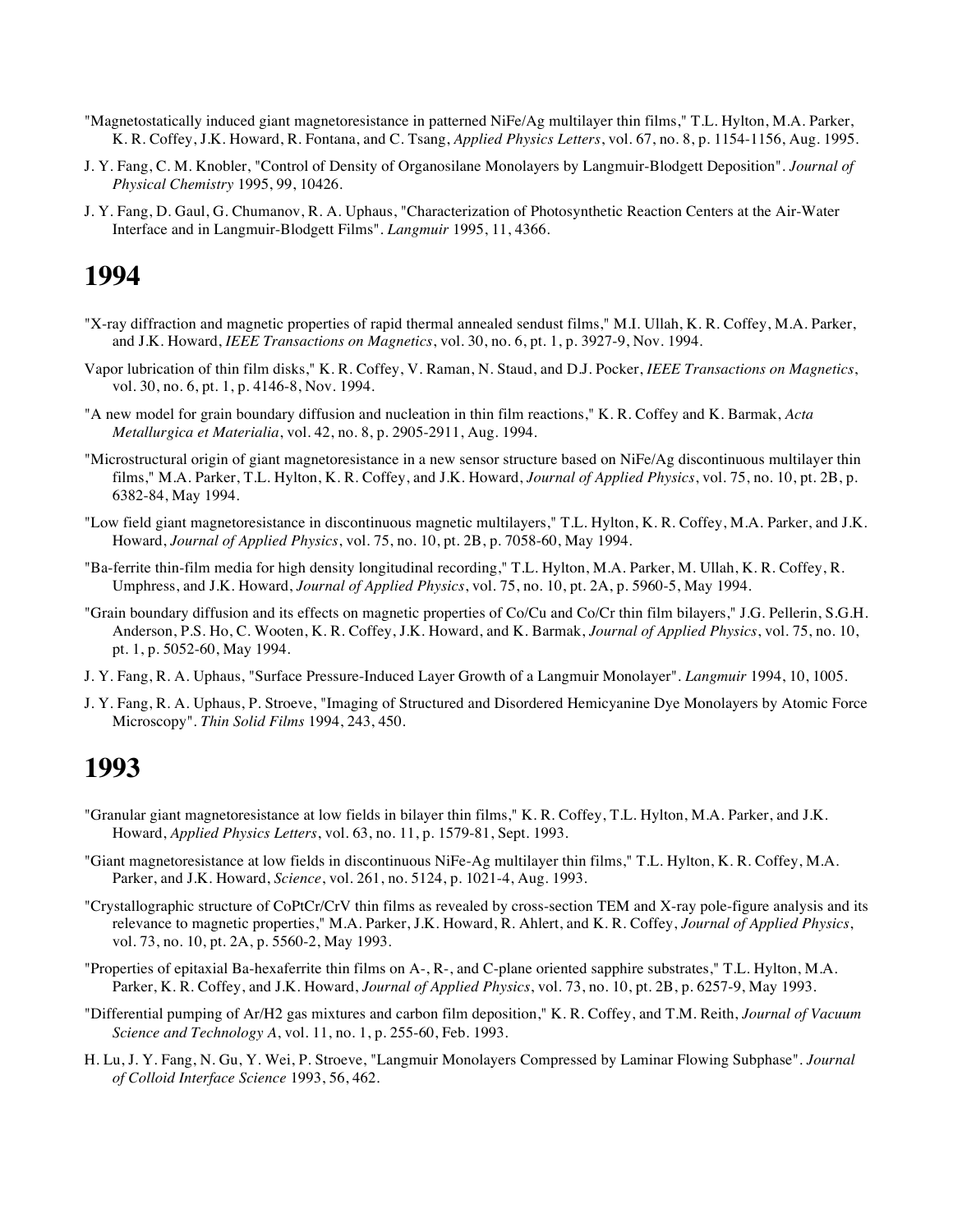- J. Y. Fang, Z. H. Lu, Y. Wei, "Alignment Mechanism of Polyimide Langmuir-Blodget Films on Liquid Crystals". *Molecular Crystals and Liquid Crystals* 1993, 225, 107.
- J. Y. Fang, Z. H. Lu, Y. Wei, P. Stroeve, "Alignment of Nematic Liquid Crystals by Pyrolyzed Polyimide Films". *Molecular Crystals and Liquid Crystals* 1993, 226, 1.
- J. Y. Fang, Z. H. Lu, Y. Wei, "Study of Alignment Mechanism of Liquid Crystals on Oriented Polyimide Langmuir-Blodgett Films by STM". *Liquid Crystals* 1993, 14, 1621.

- "Thin film reaction kinetics of niobium/aluminum multilayers," K. R. Coffey, K. Barmak, D.A. Rudman, and S. Foner, *Journal of Applied Physics*, vol. 72, no. 4, p. 1341-9, Aug. 1992.
- J. Y. Fang, Z. H. Lu, Y. Wei, P. Stroeve, "Anchoring Structure of Liquid Crystals on Polyimide Langmuir-Blodgett Films Observed by STM". *Physical Review A* 1992, 46, 4963
- J. Y. Fang, Y. Wei, P. Stroeve, "Investigation of Alignment Properties of Lipid Monolayers on Liquid Crystals with STM". *Physics Letters A* 1992, 66, 373.
- J. Y. Fang, Y. Wei, Z. M. Sun, "Influence of Phase Transition of Lipid Monolayers on Liquid Crystal Alignment". *Molecular Crystals and Liquid Crystals* 1992, 222, 71.
- J. Y. Fang, Y. Wei, Z. M. Sun, "Aggregation of Cyanobiphenyl Liquid Crystals in Langmuir-Blodgett Multilayers". *Molecular Crystals and Liquid Crystals* 1992, 210, 179.
- Z. H. Lu, J. Y. Fang, L. Wang, S. J. Xiao, Y. Wei, "Conductive Films Prepared by Pyrolysis of Photosensitive Polyimide Langmuir-Blodgett Films". *Solid State Communications* 1992, 82, 711.
- J. Y. Fang, Z. H. Lu, S. P. Pan, Y. Wei, "Preparation and Characterization of Langmuir-Blodgett Films from New Crown Ethers". *Solid State Communications* 1992, 83, 1023.
- Y. Wei, J. Y. Fang, "Alignment Properties of Langmuir-Blodgett Films on Liquid Crystals" in *Nanostructures Based on Molecular Materials* edited by W. G pel and Ch. Ziegler. VCH, New York, 1992, P227-243.
- J. Y. Fang, N. B. Min, X. W. Tang, " Brownian Motion of Particles with Short Time Intervals in Liquid Crystalline phase and Cell Cytoplasm". *Progress in Natural Science* 1992, 2, 63.

# **1991**

- "Stress relaxation and stability of sputtered carbon thin films," V. Raman and K. R. Coffey, *Applied Physics Letters*, vol. 59, no. 25, p. 3244-6, Dec. 1991.
- J. Y. Fang, Y. Wei, "Fabrication of Liquid Crystalline Films by Langmuir-Blodgett Deposition". *Chinese Physics Letters* 1991, 8, 360. 4. J. Y. Fang, Z. M. Sun, Z. H. Lu, Y. Wei, P. Stroeve, "Langmuir-Blodgett Films of Hemicyanine Dye and Cadmium Stearate". *Chinese Physics Letters* 1991, 8, 603.
- J. Y. Fang, S. J. Xiao, Y. Wei, P. Stroeve, "Structure and Optical Properties of Langmuir-Blodgett Films with Alternating Bilayers of Hemicyanine Dye and Stearial Acid". *Solid State Communications* 1991, 79, 985.
- J. Y. Fang, Y. Wei, P. Stroeve, "Alignment of Liquid Crystalline Compounds on Hemicyanine Dye Langmuir-Blodgett Monolayers". *Physics Letters A* 1991, 154, 396.

#### **1990**

"Phase formation sequence for the reaction of multilayer thin films of Nb/Al," K. Barmak, K. R. Coffey, D.A. Rudman, and S. Foner, *Journal of Applied Physics*, vol. 67, no. 12, p. 7312-22, June 1990.